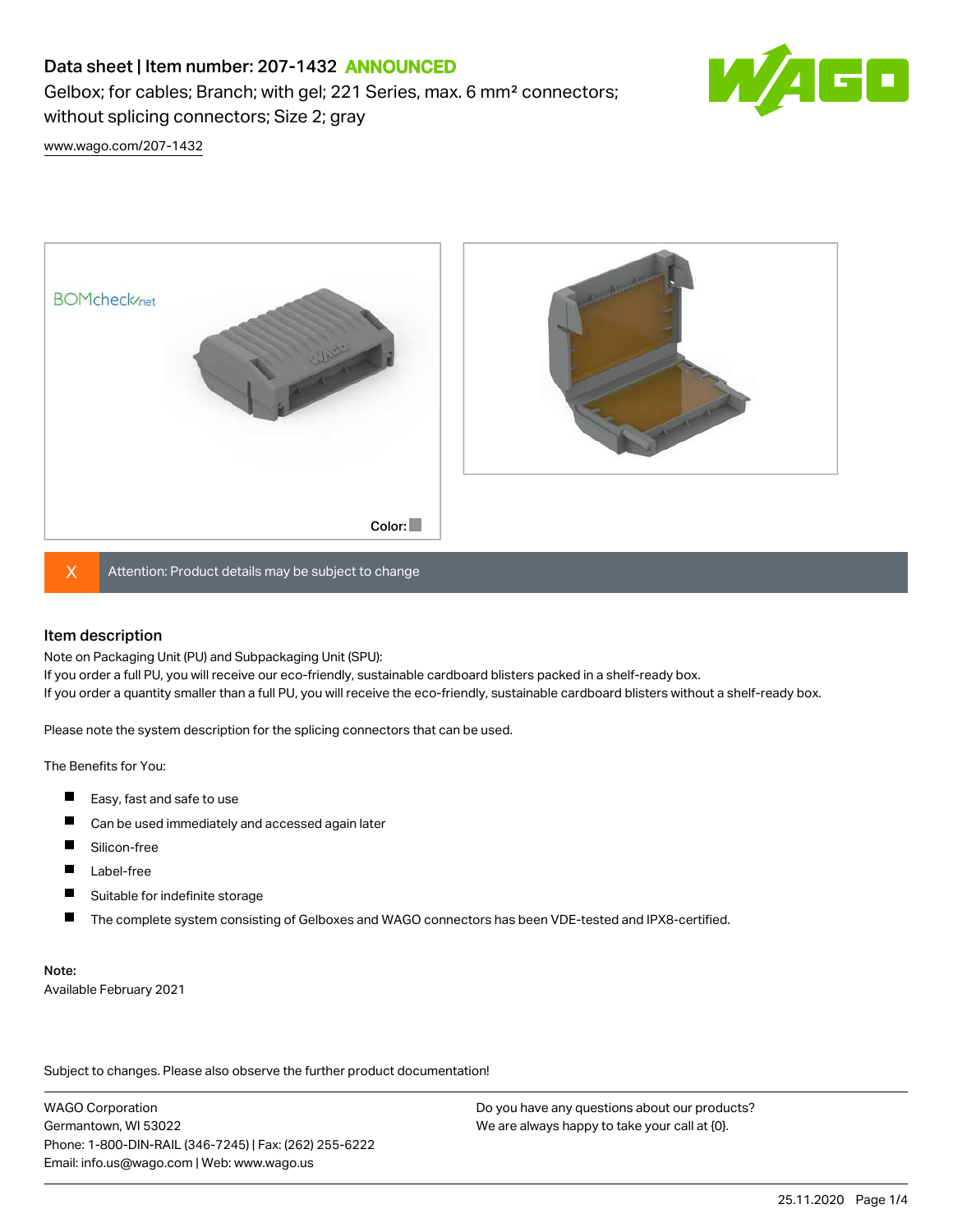[www.wago.com/207-1432](http://www.wago.com/207-1432)



## Data Connection data

| Actuation type   |            |
|------------------|------------|
| . . <del>.</del> | Verrastung |
| . .              |            |
|                  |            |
|                  |            |

## Physical data

| Width  | 40.1 mm / 1.579 inch |
|--------|----------------------|
| Height | 21.3 mm / 0.839 inch |
| Depth  | 49.4 mm / 1.945 inch |

#### Mechanical data

| Mounting type   | Fliegende Verbindung     |
|-----------------|--------------------------|
| Protection type | IPx8 (2m/2h) gemäß 60529 |

#### Material Data

| Color                 | nray         |
|-----------------------|--------------|
| Housing r<br>materiai | Polypropylen |

#### Environmental Requirements

| Surrounding air temperature (operation) | $.85^{\circ}$ |
|-----------------------------------------|---------------|
| Surrounding air temperature (storage)   | ⊿റ ∘ $\cap$   |

# Downloads

## Documentation

| <b>Additional Information</b>           |              |                         |          |
|-----------------------------------------|--------------|-------------------------|----------|
| Technical explanations                  | Apr 3, 2019  | pdf<br>2.2 MB           | Download |
| <b>System Description</b>               |              |                         |          |
| System Description 207 Series Gel boxes | Jul 31, 2020 | pdf<br>$1.1 \text{ MB}$ | Download |

## Installation Notes

#### Installation

Subject to changes. Please also observe the further product documentation!

WAGO Corporation Germantown, WI 53022 Phone: 1-800-DIN-RAIL (346-7245) | Fax: (262) 255-6222 Email: info.us@wago.com | Web: www.wago.us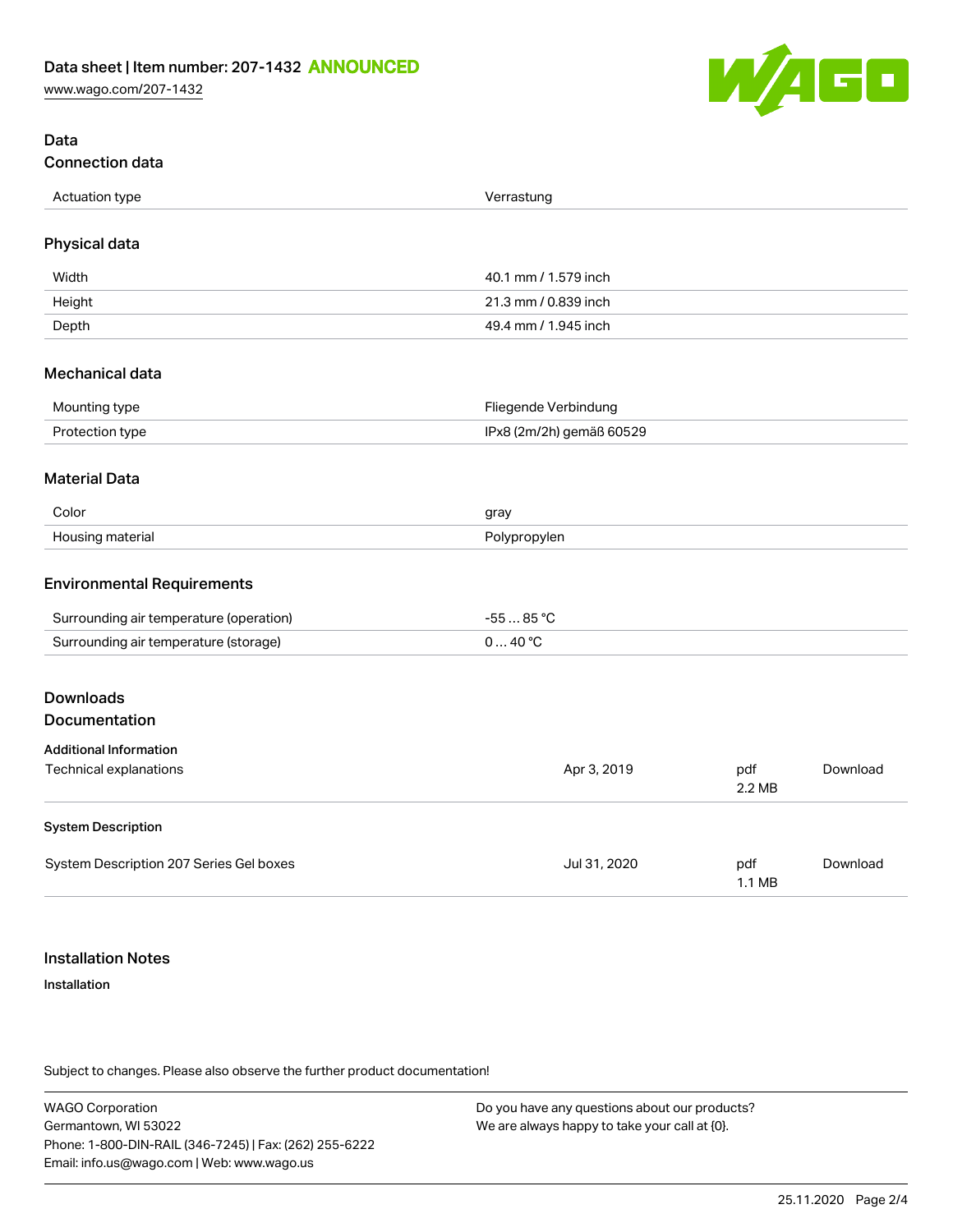# Data sheet | Item number: 207-1432 ANNOUNCED

[www.wago.com/207-1432](http://www.wago.com/207-1432)







Verdrahtete Klemme in die Gelbox einlegen. Verdrahtete Klemme in die Gelbox einlegen. Gelbox öffnen.







Gelbox schließen. Verrastung sicher verschließen.



Wiederzugänglich:

- Gelbox öffnen П
- Gel entfernen **The Second Service**
- $\blacksquare$ Umverdrahten mit neuen Komponenten



Lift the flap and pull the cover perforation Press in the perforation on the sides. Tear off the cover from the perforation. forward.





Subject to changes. Please also observe the further product documentation!

WAGO Corporation Germantown, WI 53022 Phone: 1-800-DIN-RAIL (346-7245) | Fax: (262) 255-6222 Email: info.us@wago.com | Web: www.wago.us